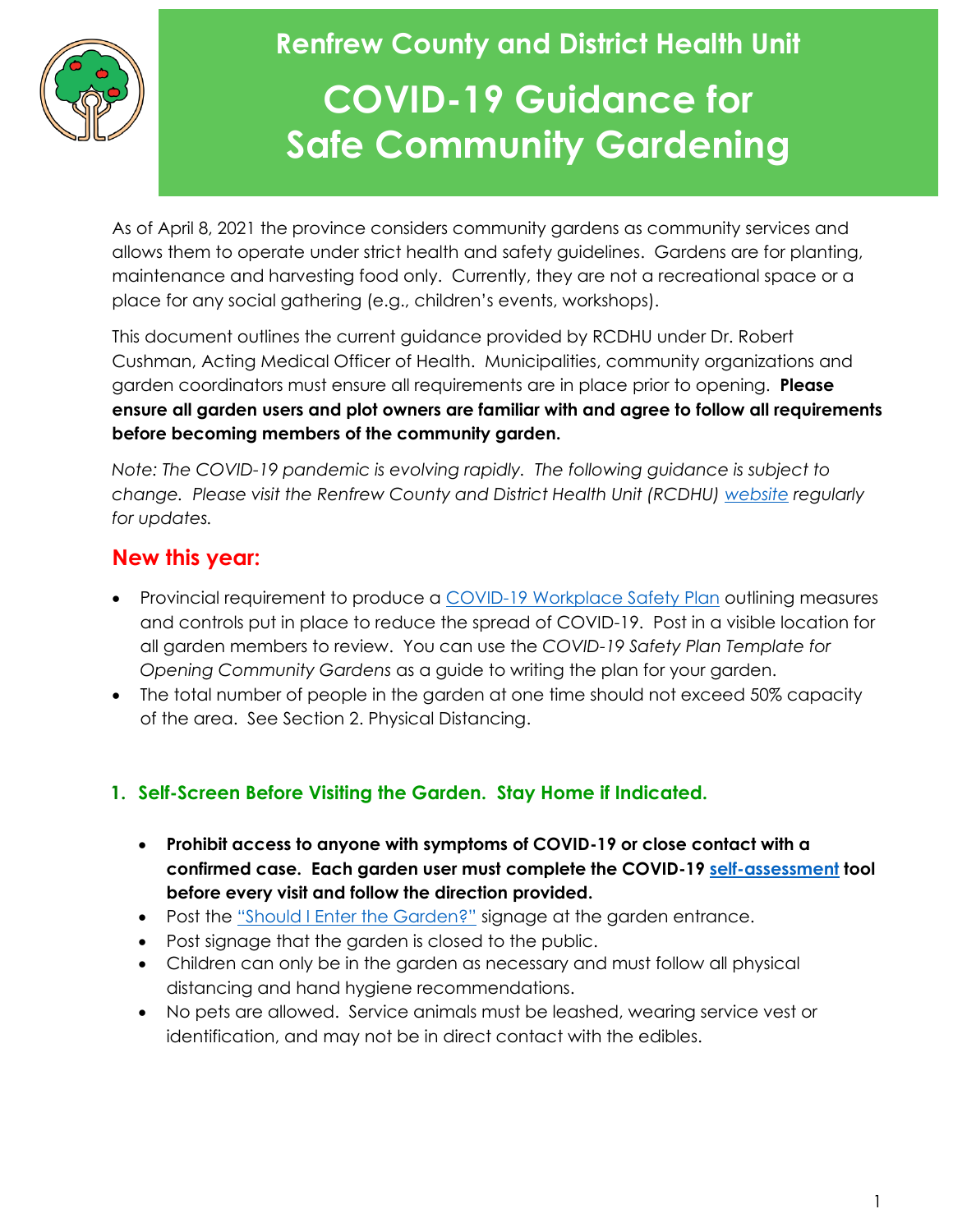

### **Renfrew County and District Health Unit COVID-19 Guidance for**

# **Safe Community Gardening**

#### **2. Ensure Physical Distancing**

- **Limit the total number of people in the garden at any one time to ensure a physical distance of at least 2 metres can be maintained from every other person and not exceed 50% capacity of the area.** 
	- o Set the maximum capacity limit by taking the total square metres of the area accessible to the public and dividing the number by 8 and rounding the result down to the nearest whole number.
	- o **Post the maximum capacity limit at the garden entrance.**
	- o Consider the space and the number of plots available, as well as the distance between plots.
	- o Consider numbering plots and have members assigned to odd/even numbered plots come on different days.
- Make a schedule to let gardeners know when they can safely tend to their plot.
	- o Consider the space between plots and stagger times to maximize the space between gardeners.
- Remove or tape-off picnic tables and other structures meant for communal seating.

#### **3. Use Masks and Personal Protective Equipment**

- **Wear a tight-fitting mask when it is difficult to maintain physical distancing of 2 metres between members of different households.**
	- o Wash hands before putting the mask on.
	- o Do not share personal masks with others. Wash reusable masks after each use.
	- o Dispose of single-use masks and gloves in a lined trash bin only.
	- o **Masks do not replace the need for physical distancing and hand hygiene.** For example, if members are lined up for watering, masks should be worn if waiting in line, and physical distancing should be maintained.
- It is recommended that children (over the age of two years) wear masks if they are unable to maintain a 2-metre distance from those other than their caregiver or household member.
- PPE that protects the eyes (e.g., face shield, goggles) is recommended when people may come within 2 metres of another person who is not wearing a mask.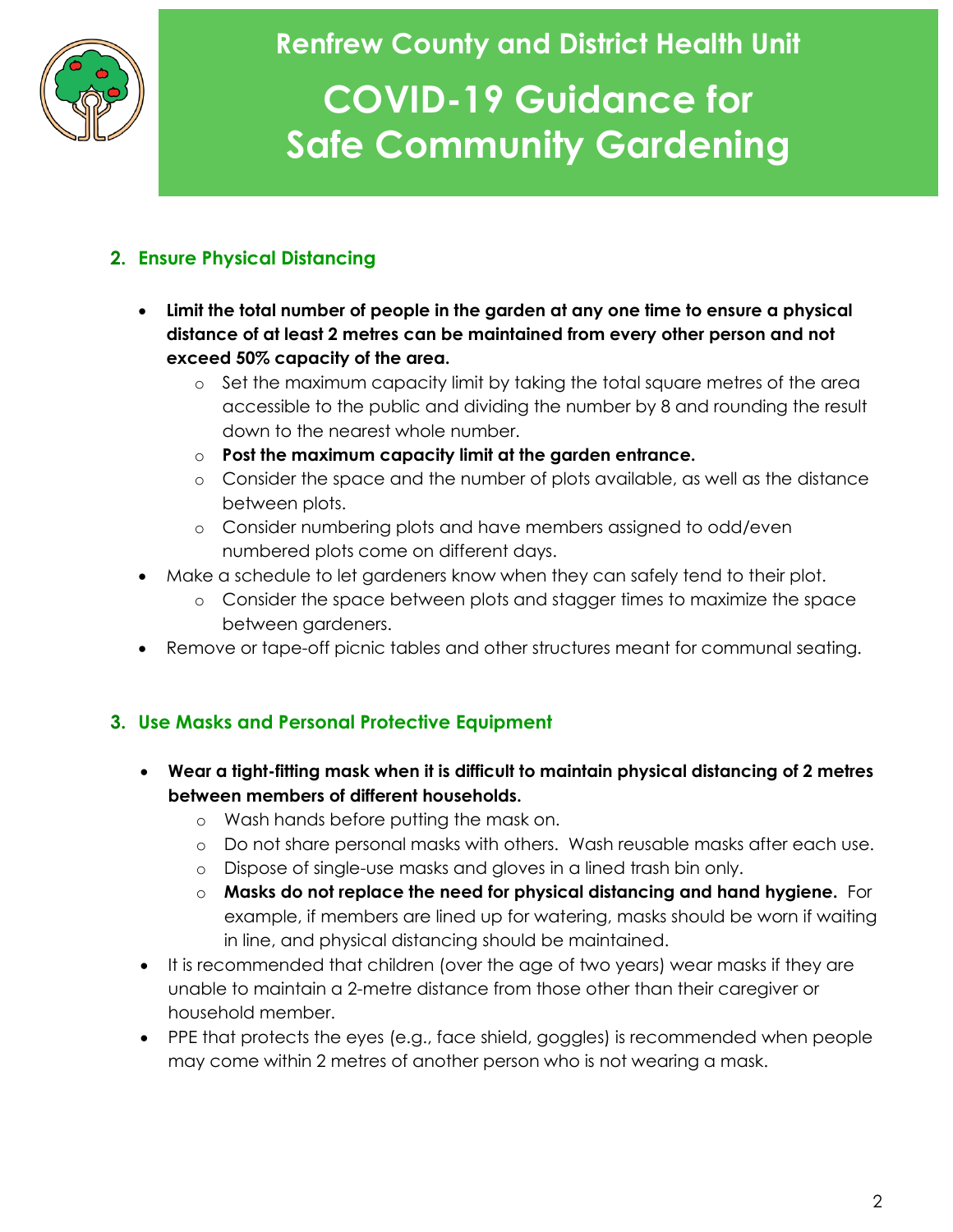

### **Renfrew County and District Health Unit COVID-19 Guidance for**

## **Safe Community Gardening**

#### **4. Practice and Promote Hand Hygiene**

- **Wash or sanitize your hands before entering and after leaving the garden, before or after touching your face, and before and after handling common equipment such as hoses, latches, gates.**
- If possible, municipalities/organizers should have handwashing and/or hand sanitizer stations throughout the garden. Ensure hand hygiene supplies are well stocked.
	- o If there is not a handwashing station, have gardeners bring hand wipes to remove visible soil and dirt, followed by alcohol-based hand sanitizer (containing at least 70% alcohol).
	- o Choose a hand sanitizer approved for sale by [Health Canada](https://www.canada.ca/en/health-canada/services/drugs-health-products/disinfectants/covid-19/hand-sanitizer.html) (that has a DIN or NPN).
- Gloves are not a substitute for washing hands. Never share gloves.
- Avoid touching your nose, mouth, eyes, and face.
- Bring your own garden tools, equipment, gardening gloves, and disinfecting products, and take these items with you when you leave.
	- o Speak with the garden coordinator if bringing your own tools is not an option.
- Place all trash in a lined trash bin. If one is not available, gardeners must take trash with them to dispose of at home.

#### **5. Clean and Disinfect Equipment and High Touch Surfaces**

- Share *Cleaning and Disinfection in Your Community Garden* and orient gardeners to the correct steps for cleaning and sanitizing tools and surfaces.
- Follow the manufacturer's instructions for all cleaning and disinfection products (e.g., the concentration, the application method, the contact time).
- Set up a sanitizing schedule for equipment and tools:
	- o All shared tools and hard surfaces such as latches to garden gates, door handles to garden sheds, wheelbarrow handles, compost bins, planting tables, and hand tools **must be disinfected before and after each use.**
	- o Bleach solution can be used but requires surfaces to be cleaned with soap and water first to remove soil and dirt.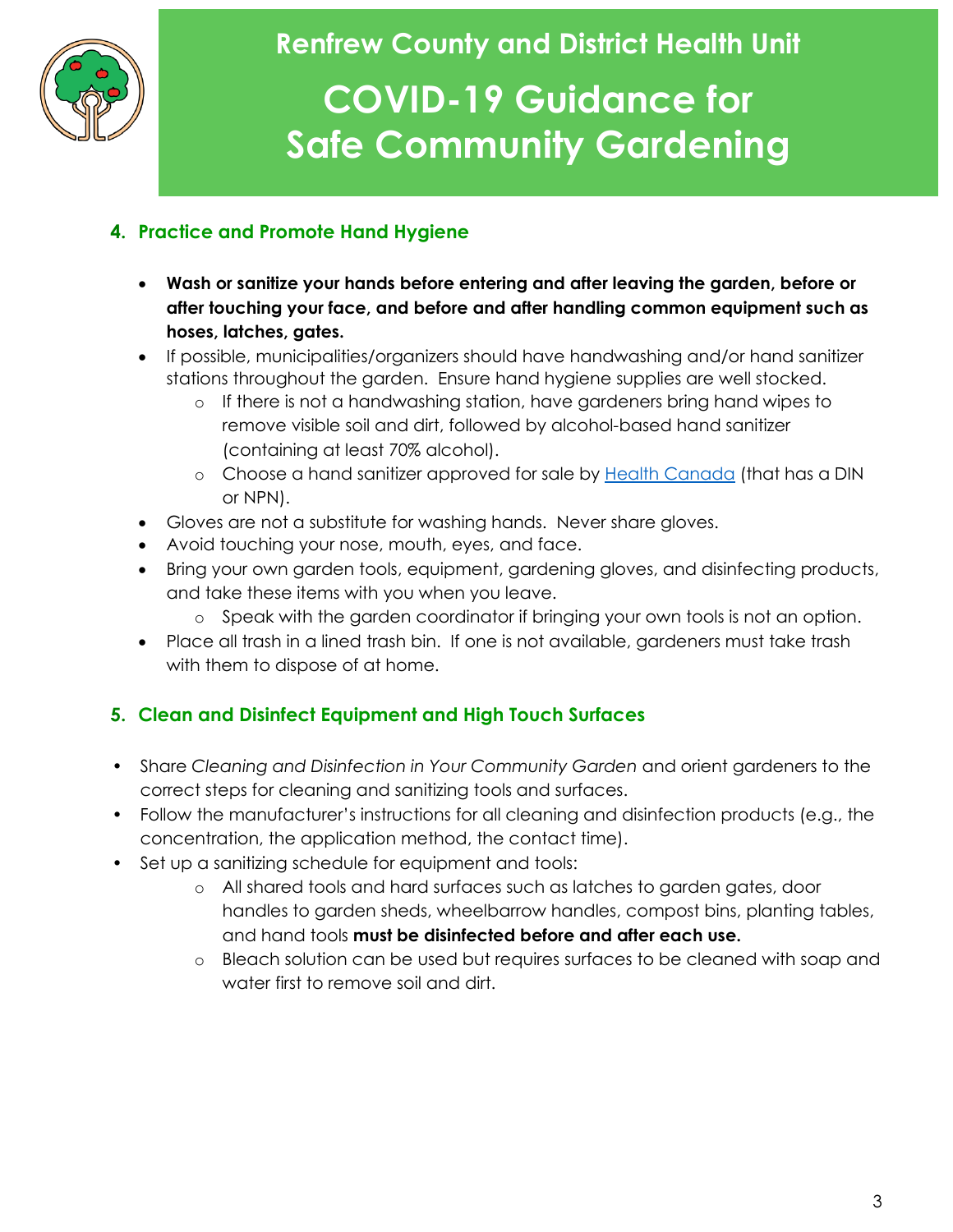

### **Renfrew County and District Health Unit COVID-19 Guidance for Safe Community Gardening**

#### **6. Post Required Signage**

- **Post clear, visible signage at all entrances, and at common areas** reminding members, staff and volunteers about the garden requirements.
- **Signage to post:**
	- a. Garden entrance Maximum number persons allowed in the garden at a time (50% capacity)
	- b. ["Should I Enter the Community Garden"](https://www.rcdhu.com/wp-content/uploads/2021/01/Should-I-enter-the-Community-Garden.pdf) instructing those with symptoms or who have had contact with a confirmed case of COVID-19 to not enter the garden
	- c. No sharing of food or personal items (e.g., gloves)
	- d. [Physical distancing](https://www.rcdhu.com/wp-content/uploads/2020/10/Physical-Distancing-Poster-general-with-no-tips-April-28-2020-FINAL-3.pdf)
	- e. Garden access for members only
	- f. [Cleaning and Disinfecting in Your Community Garden](https://www.rcdhu.com/wp-content/uploads/2021/05/COVID-19-Fact-Sheet-Cleaning-and-Disinfecting-in-Your-Community-Garden-Final-2021.pdf)
	- g. [How to wash your hands](https://www.publichealthontario.ca/-/media/documents/j/2009/jcyh-handwash.pdf?la=en) and [How to use hand sanitizer](https://www.publichealthontario.ca/-/media/documents/j/2009/jcyh-handrub.pdf?la=en)
	- h. [My Mask Protects You](https://www.rcdhu.com/wp-content/uploads/2020/08/MY-mask-protects-YOU-Poster.pdf)

#### **7. Communicate with Garden Users**

- Make members aware of [COVID-19 symptoms.](https://www.ontario.ca/page/covid-19-stop-spread)
- Make members aware of the health and safety requirements.
- Maintain an up-to-date list of members, including contact information. Use the ["Tracking Tool for Community Garden Coordinators"](https://www.rcdhu.com/wp-content/uploads/2020/05/RCDHU-Tracking-Tool-for-Community-Garden-Coordinators-Covid-19-Requirements-B.pdf) to confirm membership prior to opening.
- Set up a schedule so gardeners know when to attend the garden based on the posted maximum numbers allowed.
- Have a sign-in/sign-out sheet to track who uses the garden. Include name, date, time in and time out for contract tracing, if needed.
- Communicate with members frequently about the guidelines.